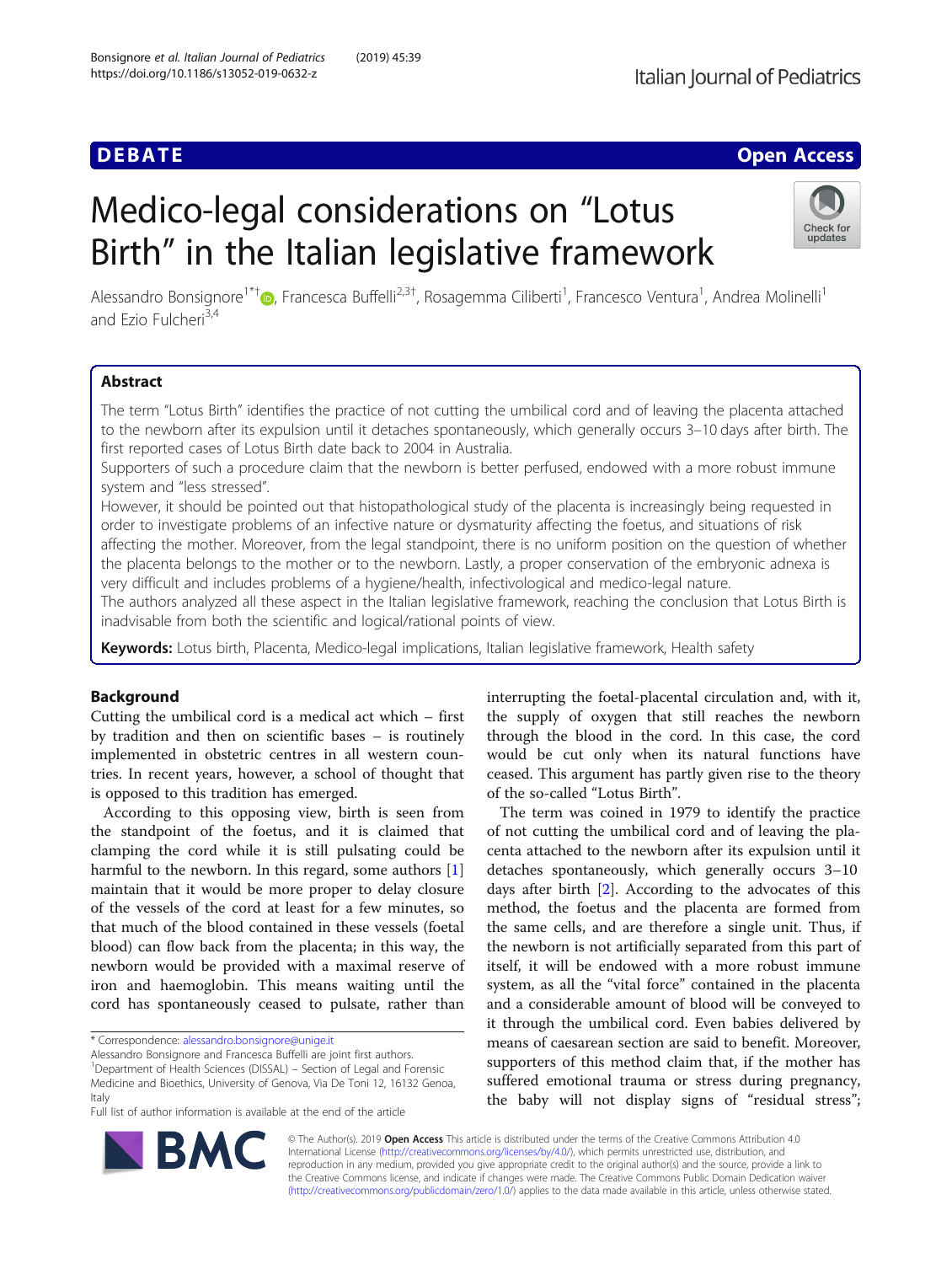indeed, babies born in this way are described as "calm and well-balanced": in short, "born with… the placenta".

From the practical standpoint, this technique requires the mother to take her newborn baby home and to procure a sieve of appropriate size, which will be placed in a bowl and in which the placenta will be kept.

The placenta will be preserved in this way for a minimum of two days up to a maximum of two weeks, during which time it will be treated with sea salt and ginger in order to improve its conservation and, at the same time, reduce the unpleasant smell that a decomposing organ inevitably produces.

The first reported cases of Lotus Birth date back to 2004 in Australia [\[3](#page-4-0)]. In Italy, it is estimated that about 100 women per year request this so-called "integral birth" [\[4](#page-4-0)].

This paper aims at providing an analysis of clinical risks, bioethical issues and medico legal aspects concerning such a procedure, in the Italian legislative framework.

### The placenta

Embryo-foetal adnexa are defined as all those structures of the product of conception that are not part of the embryo or of the foetus. Among these, the most important in terms of its functional and morphological complexity is undoubtedly the placenta, which consists of the funiculus, the chorial disc and free membranes. The human placenta is a highly differentiated organ, which is essential for the oxygenation, hydration and nutrition of the foetus, in addition to carrying out a complex endocrine activity.

With regard to its structural aspects, the chorial disc comprises the cotyledons (made up of villous branches), the chorion and part of the amniotic sac (foetal side of the chorial disc). On the maternal side, at the apex of the cotyledons, there are more or less extensive flaps of basal decidua that remain attached at the moment of expulsion.

In the gravid uterus, the basal decidua is composed of a spongy layer that borders on the myometrium and a compact layer made up of decidualised stromal elements and a few cells of trophoblastic origin (extra-villous intermediate trophoblast). The basal decidua is separated from the cotyledons that make up the chorial disc by a fibrinoid layer, called Nitabuch's stria [[5\]](#page-4-0). The vascular structure of the chorial villi derives from, or merges into, the amniochorial vessels, and is constituted by the stem vessels and their finer branches, down to the capillaries of the exchange villi.

The placenta is therefore an organ of a "haemochorial" villous nature [[6\]](#page-4-0). in which the foetal blood is separated from the maternal blood by a "barrier" made up of five tissues, all of foetal origin: the endothelium of the capillaries, the basal membrane of the endothelium, the stromal connective tissue of the villus, the basal membrane of the trophoblast, and the villous trophoblast (cyto- and syncytiotrophoblast) in direct contact with the maternal blood circulating in the cotyledon.

Situated above the chorial layer, the amnion lines the foetal side of the placenta and folds back on the funiculus, enveloping it up to its insertion at the umbilicus of the foetus, where it is in continuity with the skin. A thin layer of decidua modified by the extra-villous intermediate trophoblast remains, instead, adherent to the maternal side of the chorial disc [[7\]](#page-4-0).

As mentioned above, the placenta is composed of the amniotic sac, the funiculus and – predominantly – the chorial disc, and accompanies the foetus up to the time of birth. Only then does the newborn become separated from the placenta, thus abandoning that part of himself that was previously indispensable, and with which he constituted an inseparable unit – the foeto-placental unit  $[8]$  $[8]$  $[8]$ .

First of all, it should be pointed out that histopathological study of the placenta is increasingly being requested in order to investigate problems of an infective nature or dysmaturity affecting the foetus, and situations of risk (mainly linked to hypertension, dysendocrine/dysmetabolic or dysreactive states) affecting the mother [\[9](#page-4-0)]. Indeed, the placenta is the organ of exchange between the mother and the foetus, and, in the presence of haemodynamic alterations, it can adapt, modify or markedly alter its structure, suffering damage of variable extent and degree.

This adaptability and the functional modulations of the chorial disc largely depend on the action of the extra-villous intermediate trophoblast, which develops in the basal decidua and modifies, among other things, the structure of the spiral arteries and of the blood lacunae.

The close intermixing between the extra-villous component of the trophoblast and the maternal decidual structures (especially stromal and vascular) has given rise to the idea that the basal decidua (maternal portion) is part of the placenta.

This long-standing notion is erroneous and is rooted not only in medical-scientific and obstetric thinking, but also, and even more so, in the popular perception, where it has even influenced the world of culture, art and literature.

This erroneous conviction is strengthened by the fact that, from a legal standpoint, under the provisions of art. 7 of Italian D.P.R. 285/90 (Mortuary Police Regulations currently in force, though now undergoing parliamentary reform), up to the 28th week of gestation the so-called "products of conception" (gestational age below 20 weeks) and the "*products of abortion*" (gestational age from 20 to 28 weeks) are considered to be "part of the mother" and not separate individuals with their own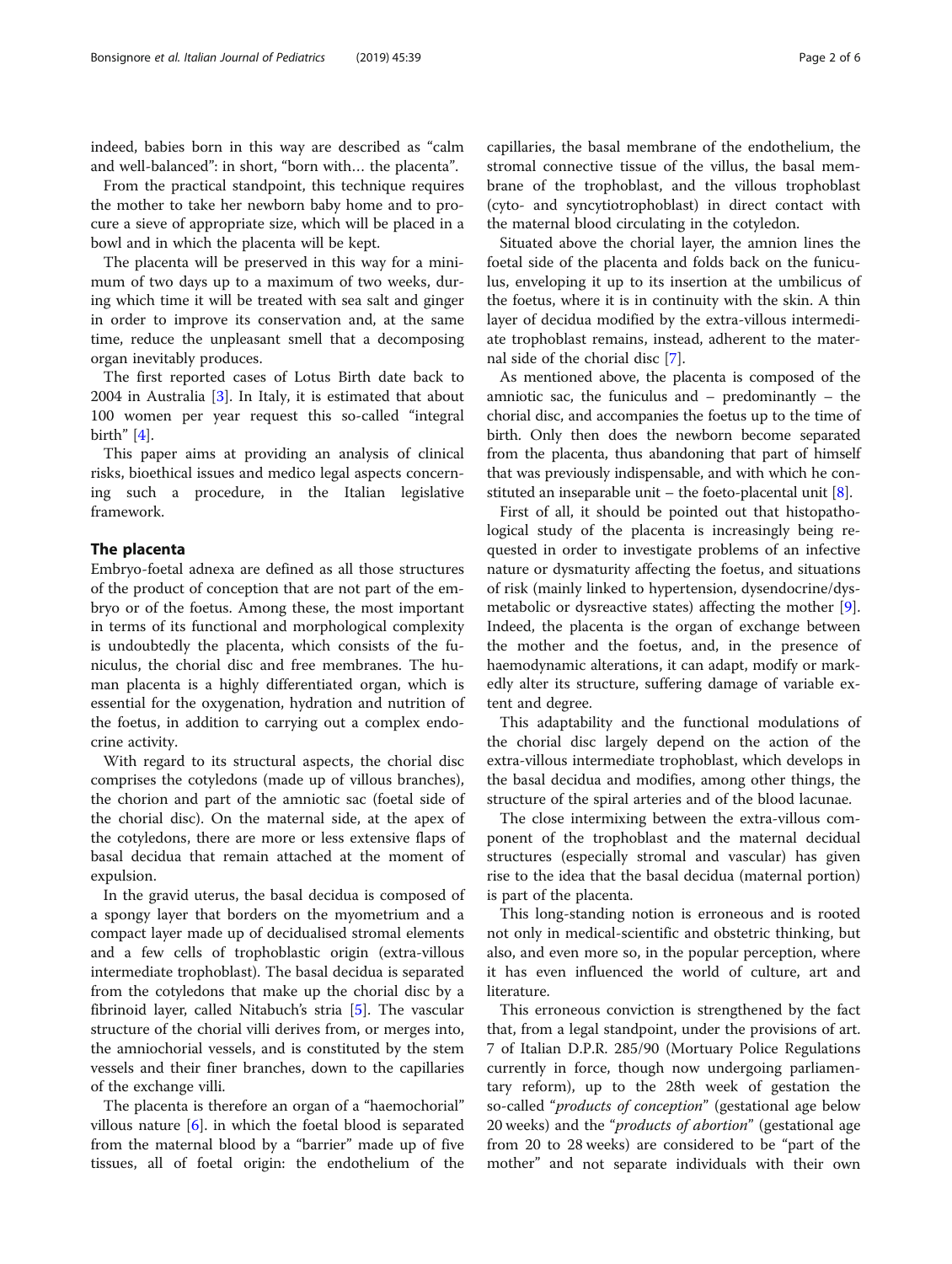biological-human and personal dignity. Thus, the placenta is generally regarded as a maternal organ, from which the foetus detaches only when it is capable of autonomous life, i.e. when it acquires a potential juridical personality (de facto after the first spontaneous breath) and, therefore, the right to its own individuality.

This means that the newborn is not granted possession of an organ which belongs to him and which can actually influence his postnatal development, so much so that foetal pathologies related to severe placental alterations, regardless of the condition of the mother, have an impact on the development and growth of the newborn and, later, of the child [[8\]](#page-4-0). Thus, the placenta must be regarded biologically as an autonomously defined organ. As yet, however, from the legal standpoint, there is no uniform position on the question of whether the placenta belongs to the mother or to the newborn.

This ambiguity means that the human placenta, once expelled, is not usually considered to be of pertinence to a human organism (whether mother or newborn, as in the case of a blood sample from the umbilical cord). It therefore becomes extraneous to the juridical property of the puerpera, and is entrusted to the healthcare facility for destruction or utilisation for diagnostic purposes.

From the juridical point of view, this issue has been addressed by several authors. One of these, Mantovani [[10\]](#page-4-0), claims that, once the foetal adnexa have detached from the body of the subject, they may, in general terms, be regarded as having ceased to belong to the sphere of the rights of the person and become a res.

This notion, however, immediately raises the question of the property right of the subject from whose body the res has detached, in that this very detachment constitutes a mode of origin of ownership whereby body parts are not rendered res nullius. Moreover, according to the author, it seems that this property right should be granted with regard to any part of the body, in that there is no reason to distinguish one body part from another on the basis of either its functional importance or the way in which it is separated from the body. Only the individual subject has the freedom to regard a body part as his or her own, and hence either to keep it and to exercise the right of property over it or else to abandon it. In the case of abandonment, detached parts of the human body become res derelictae and therefore res nullius; at this point, they will either be destroyed – if they are of no scientific or diagnostic interest – or accrue to the property right of the healthcare facility, if they are of diagnostic, scientific, therapeutic or pharmaceutical interest. Thus, for what concerns the embryonic adnexa, the following considerations can be made:

1) such anatomical parts, at the moment of detachment from the puerpera, become the property of the puerpera herself, perhaps also because she is the guardian of a minor over whom she exercises parental responsibility (together with the father);

- 2) the parents are entitled to receive the adnexa from the healthcare facility or to have them examined elsewhere at their own expense (e.g. in a private clinic);
- 3) if the mother and father abandon them, the adnexa become the property of the healthcare facility, of which they are at the complete disposal.

Should the parents request that the embryonic adnexa be consigned to them for some need of their own or of the newborn, the adnexa would become a specific good which, as such, cannot but constitute an object of their property right. Thus, the problem lies rather in the real possibility to exercise this right at the practical level; it follows that the achievement of this objective requires at least two presuppositions:

- 1) proper conservation of the embryonic adnexa;
- 2) the absence of contraindications to conservation itself, as the adnexa do not constitute a biological product falling within the provisions of article 184 of the unified body of Italian health legislation (Italian R.D. 1265/34).

### Medico-legal considerations

In the light of what has been said, there necessarily emerge problems of a hygiene/health, scientific, infectivological [[11\]](#page-4-0). and medico-legal nature, in addition to issues concerning the management of a newborn to whom the umbilical cord and placenta remain attached for a variable period of time.

It should be pointed out that, from the standpoint of the law and hygiene/health, there is no reference legislation that may suggest any conceivable use of the placenta, other than consignment to the healthcare facility [[12\]](#page-4-0). Likewise, jurisprudence contains no decisions that contemplate the concept of the juridical availability of the placenta, if not indirectly through generic references to embryonic adnexa, chiefly with regard to the embryo in its entirety and to stem cells [[13](#page-4-0)–[15](#page-5-0)].

From the medico-legal point of view, objections inevitably arise, in that, before consenting to this practice, it is necessary to create a specific model of information – one which can reconcile the needs of the mother (and father) with the juridical norms and the scientific, hygienic and deontological demands.

Today, with the progressive modification of relationships between the hospital facility and the patient – to the extent of creating a so-called "social contact" – two opposing sets of rights have emerged; on the one hand,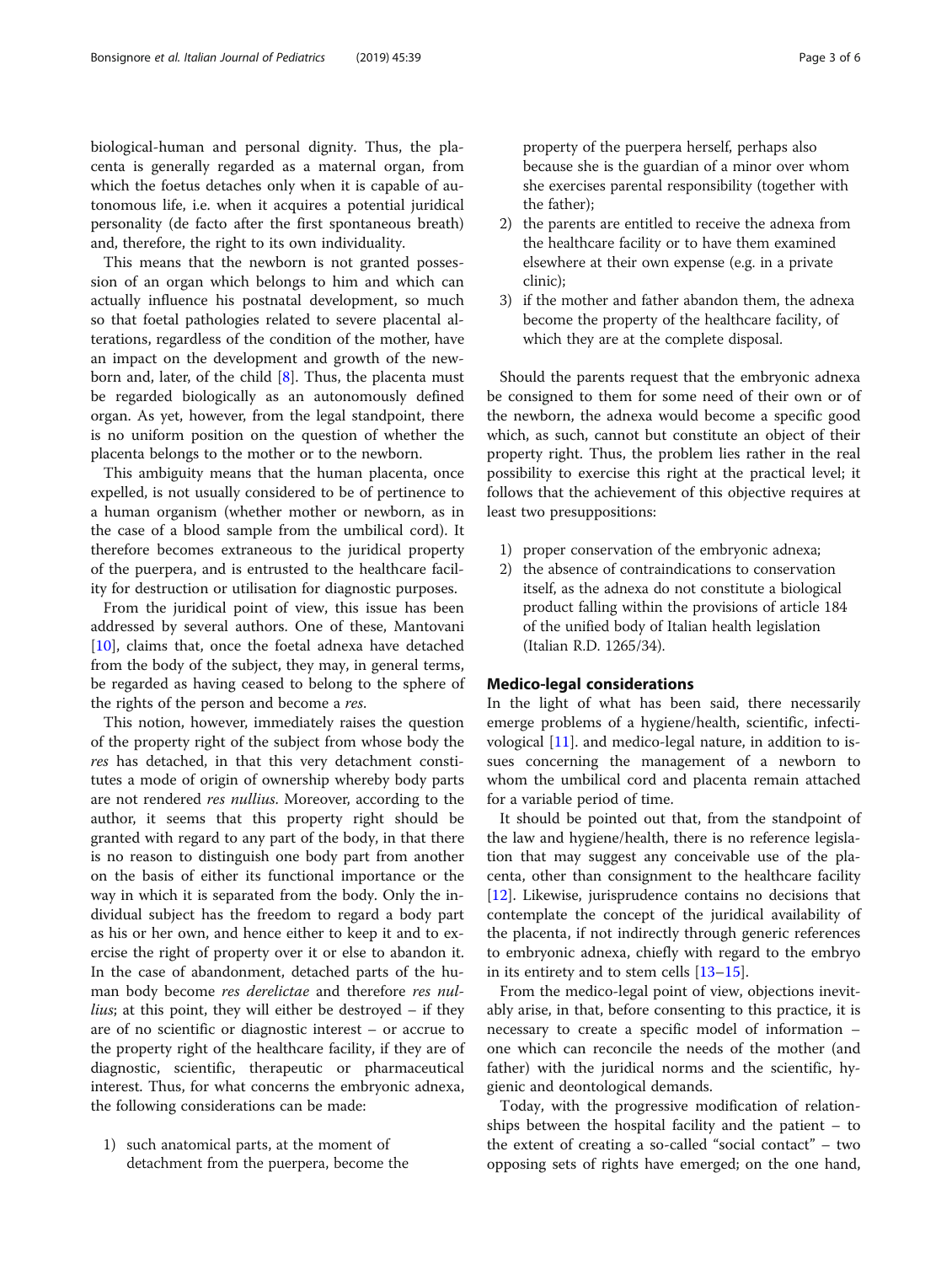patients have the right to expect not only that their health be safeguarded, but also that their will be respected; on the other hand, the healthcare facility is entitled to safeguard its own interests and its employees. In the light of this consideration, it would be necessary to draw up a document, to be signed by the mother and father before delivery of the baby, in which they express the wish to follow the Lotus Birth protocol, on condition that the healthcare facility decides to endorse the request and is able to ensure proper execution of the technique.

Nevertheless, it must be borne in mind that – once the possibility to adopt this protocol has been agreed upon – if the need arises to carry out a diagnostic investigation regarding any condition whatsoever of the newborn or of the mother (previous or emerging pathology), the healthcare facility would be totally unable to perform any histopathological diagnostic examination of the placenta, notwithstanding the fact that any such examination would be right and proper and implicit in the above-mentioned contractual relationship between the hospital and the patient. Thus, it clearly emerges that, in such situations, another document would need to be signed, again before the birth of the baby, in which the parents express their wish to forgo any possible diagnostic examination, even if there is a concrete risk to the health of the newborn or the mother.

In this regard, the need has been felt in recent years in Italy to create new procedures for monitoring the quality of the healthcare services provided and the risks connected with them. In the field of neonatology, for instance, the Ospedale Policlinico San Martino-IST in Genova, Italy, as part of its routine evaluation of clinical risk, has adopted the practice of adequately conserving the placenta until the newborn is discharged; in this way, it is possible to carry out any histological investigation that may be deemed necessary in the event of the emergence of any unforeseeable neonatal symptoms in the immediate post-partum period.

If the principles dictated by the Lotus Birth protocol were to be applied, it would no longer be possible to carry out such investigations, owing to the inadequate conservation of the placenta. Thus, in order to avoid any conflict between the hospital's policy of clinical risk management and the will of the baby's mother and father, a third document would need to be signed by the couple; this would exonerate the hospital from responsibility for any untoward consequences that might arise – especially in terms of damages – should any failure to diagnose any neonatal pathology be attributable to the non-examination of the placenta.

Finally, in addition to the issues of responsibility evoked by implementation of the Lotus Birth protocol, it must also be noted that the scientific bases on which the practice is founded are scant, indeed almost non-existent.

### Ethical considerations

The issue of performing the Lotus Birth, on maternal request, also solicits ethical considerations.

The motivation towards choosing the Lotus Birth is the achievement of a natural birth. Cutting the umbilical cord is, indeed, seen as a violent act.

Moreover, a woman may request the Lotus Birth practice in order to exercise her right to individual choice and self-governance. However, the ethical principle of autonomy also requires that the woman (or both parents, if the woman authorize it) is/are adequately informed and aware of the implications underlying such a choice.

First of all, the physicians will inform the mother about the fact that the Lotus Birth requires the primary caregiver remaining close to a bag of decomposing flesh, and it keeps her homebound as she cares for the newborn until the umbilical cord detaches.

In addition, physicians should caution that in the literature there is no compelling evidence that the baby benefits from having a discarded organ attached to him/ her for days, while, there is a lack of research regarding its safety [\[16](#page-5-0)].

As a matter of fact the newborn is at a very delicate stage and he/she is very prone to diseases as his/her immune system is not developed so far. By keeping the umbilical cord attached, the environmental micro-organisms have a big chance of affecting the dead tissue.

Accordingly, the control over one's own body and individuality, expressed in the increasing appreciation of the ethical principle of autonomy, cannot separate itself from the careful evaluation of the principles of non-maleficence and beneficence [[17\]](#page-5-0). These principles involve not only the duty not to harm, but also the obligation to protect vulnerable groups and people.

Furthermore, the prudent assessment of benefits, burdens, and harms in health care decision-making impose the exclusion of the application of this procedure in the hypothesis in which the child is at high risk [[18](#page-5-0)].

In fact, if it is true that certainty is not always valid in the medical field, in the hypothesis of certainty of risks to the health of the child, this procedure appears ethically inadmissible.

In this sense a thorough, rigorous and responsible information to the community can help to promote a culture based on scientific evidence, removing uncritical beliefs.

### Conclusions

In conclusion, in the light of what has been expounded above, it can be claimed that the practice of Lotus Birth is inadvisable from both the scientific and logical/rational points of view. If, however, we wish to underline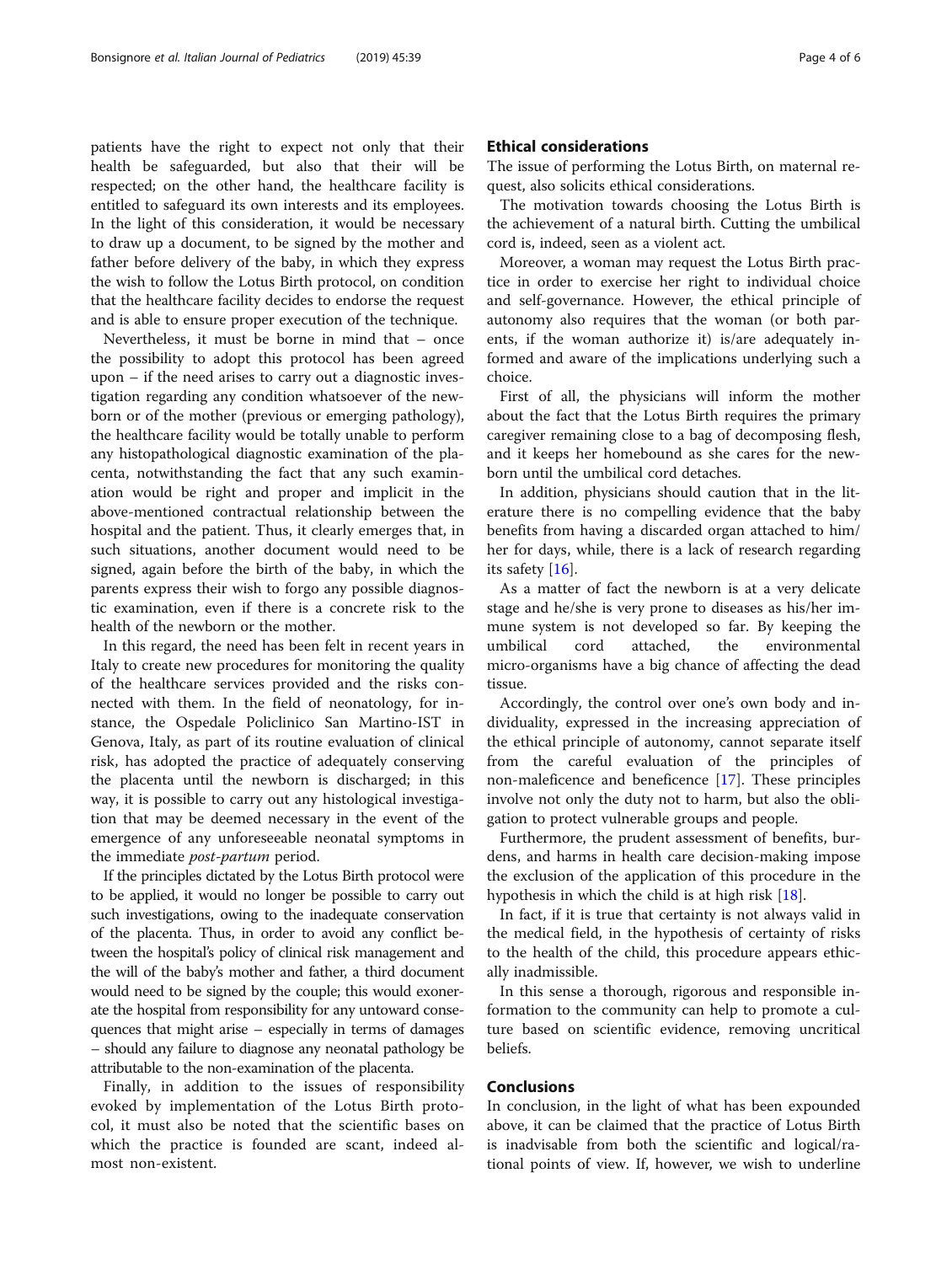<span id="page-4-0"></span>the only meritorious principle of this procedure, i.e. the emphasis placed by its advocates on the importance of safeguarding the blood supply of the newborn, we may mention the following aspects:

- 1) given that the placenta is a reservoir of blood for the newborn, at the moment of delivery and in the early *post-partum* period, care must be taken to manoeuvre the baby correctly in relation to the position of the placenta, which, immediately after delivery, is still an integral part of the newborn's blood circulation. Indeed, brusquely lifting the baby up (for the mother to see) will cause a rush of blood towards the placenta, which, at that moment, is in a lower position. This may result in rapid anaemia of the newborn. Indeed, it is for this very reason that great care has always been taken to clamp the funiculus while maintaining the placenta on a higher plane than the newborn, so that the baby will not be deprived of foetal blood;
- 2) that said, inappropriate mobilisation of the newborn, or of the placenta, without clamping, could cause deficient neonatal perfusion.

On the other hand, it must also be pointed out that, if the Lotus Birth "guidelines" are followed to the letter, the lack of clamping could give rise to a potential thrombotic risk, in that the establishment of a low-flow, low-resistance circulation, like that of the foetusplacenta post-partum could facilitate the formation of clots. Similarly, cases of idiopathic neonatal hepatitis following Lotus Birth have been described in the Literature [[19\]](#page-5-0). These aspects require further investigations and studies, accordingly to the following opinion of the Royal College of Obstetricians and Gynecologists, expressed in 2008: "at present, the practicee of lotus birth is new to the UK and there is a lack of research regarding its safety" [\[16\]](#page-5-0).

Nevertheless, regardless of the above-mentioned risks, it would seem that the healthcare facility cannot refuse to consign the placenta to the mother if she explicitly requests it, unless doing so were to engender a risk for the hygiene of the hospital environment and for public health (according to Italian D.P.R. 254/03: "Regulation governing the management of medical waste pursuant to Article 24 of the Law of 31 July 2002, n. 179"). In this regard, it should be borne in mind that non-compliance with hygiene/health provisions is a penally prosecutable offence under the terms of article 650 of the Italian Penal Code regarding provisions of public authorities. This may constitute a compelling disincentive for expectant mothers to pursue the logic of Lotus Birth.

Lastly, the importance of adopting informed forms is crucial, and a mutidisciplinary group is working on it.

### Abbreviations

D.P.R: Decree of the President of the Republic; RD: Royal Decree

### Acknowledgements

Not applicable

#### Funding None.

### Availability of data and materials

Not applicable

### Authors' contributions

AB and FB: execution, drafting and discussion; RC and FV: discussion and revision; AM: conception; EF: discussion, conclusion, revision. All authors read and approved the final manuscript.

### Ethics approval and consent to participate

Not applicable.

#### Consent for publication

Not applicable.

#### Competing interests

The authors declare that they have no competing interests.

### Publisher's Note

Springer Nature remains neutral with regard to jurisdictional claims in published maps and institutional affiliations.

### Author details

<sup>1</sup>Department of Health Sciences (DISSAL) - Section of Legal and Forensic Medicine and Bioethics, University of Genova, Via De Toni 12, 16132 Genoa, Italy. <sup>2</sup>Ph.D Course in Paediatric Science, Fetal-Perinatal and Paediatric Pathology, University of Genova, Genoa, Italy. <sup>3</sup>Fetal and Perinatal Pathology Unit, IRCCS Istituto Giannina Gaslini, Largo G. Gaslini, 16147 Genoa, Italy. 4 Department of Surgical Sciences and Integrated Diagnostics (DISC) – Pathology Division of Anatomic Pathology, University of Genova, Largo Rosanna Benzi 10, 16132 Genoa, Italy.

### Received: 3 September 2018 Accepted: 13 March 2019 Published online: 18 March 2019

### References

- 1. Levy T, Blickstein I. Timing of cord clamping revisited. J Perinat Med. 2006; 34:293–7.
- 2. Zinsser LA. Lotus birth, a holistic approach on physiological cord clamping. Women Birth. 2018;31:e73–6.
- 3. Burns E. More than clinical waste? Placenta rituals among Australian homebirthing women. J Perinat Educ. 2014;23:41–9.
- 4. Crowther S. Lotus birth: leaving the cord alone. Pract Midwife. 2006;9:12–4.
- 5. Kraus FT, Redline RW, Gersell DJ, Nelson DM, Dicke JM. Anatomy, structure, development, and function. In: AFIP, editor. Placental pathology. 2004. p. 1–22.
- 6. Benirschke K, Kaufmann P, Baergen RN. Placental types. In: Pathology of the human placenta: Springer; 2006. p. 30–41.
- 7. Fulcheri E. Placenta a termine. In: Zaccheo D, Pestarino M, editors. Anatomia Microscopica. Pearson Ed; 2013. p. 237–262.
- 8. Fulcheri E, Pantarotto MF. The placenta. Pathologica. 2000;92:575–6.
- 9. Macpherson TA, Szulman AE. The placenta and product of conception. In: Principles and practice of surgical pathology. New York: Churcill Linvingstone; 1990.
- 10. Mantovani F. Sull'asserito diritto delle puerpere ad ottenere gli annessi fetali del proprio parto. Riv It Med Leg. 1979;1:221.
- 11. Ittleman BR, Szabo JS. Staphylococcus lugdunensis sepsis and endocarditis in a newborn following lotus birth. Cardiol Young. 2018;15:1–3.
- 12. Palma T, Fineschi V. Sul destino della placenta umana: riflessioni medicolegali. Zacchia. 1986;4:105–21.
- 13. Gemelli M. Juridical status of the embryo and criminal profiles. La Giustizia Penale. 2005;4:113–8.
- 14. Fiori A. L'embrione, questo sconosciuto? Medicina e Morale. 2002;2:203–6.